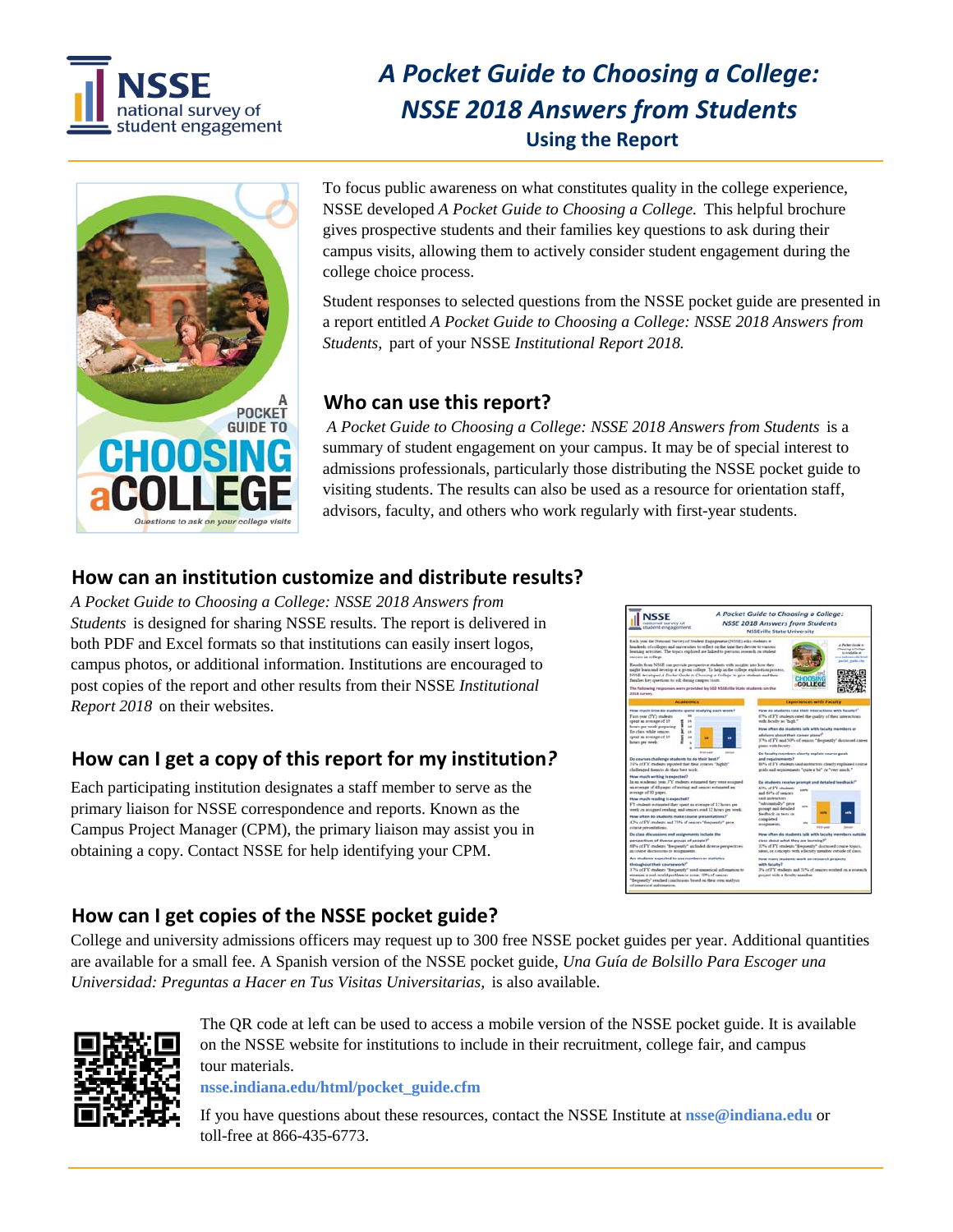

# *A Pocket Guide to Choosing a College: NSSE 2018 Answers from Students*  **Southeast Missouri State University**

Each year the National Survey of Student Engagement (NSSE) asks students at hundreds of colleges and universities to reflect on the time they devote to various learning activities. The topics explored are linked to previous research on student success in college.

Results from NSSE can provide prospective students with insights into how they might learn and develop at a given college. To help in the college exploration process, NSSE developed *A Pocket Guide to Choosing a College* to give students and their families key questions to ask during campus visits.

## **The following responses were provided by 825 Southeast Missouri students on the 2018 survey.**



## How much time do students spend studying each week? How do students rate their interactions with faculty?  $e^{\epsilon}$

hours per week preparing for class while seniors spent an average of 14 hours per week.



## **Do courses challenge students to do their best?**<sup>a</sup>

41% of FY students reported that their courses "highly" challenged them to do their best work.

#### **How much writing is expected?**

In an academic year, FY students estimated they were assigned an average of 44 pages of writing and seniors estimated an average of 64 pages.

#### **How much reading is expected?**

FY students estimated they spent an average of 5 hours per week on assigned reading, and seniors read 6 hours per week.

## How often do students make course presentations?<sup>b</sup>

44% of FY students and 55% of seniors "frequently" gave course presentations. *First‐year Senior*

## **Do class discussions and assignments include the**

## **perspectives of diverse groups of people?**<sup>b</sup>

50% of FY students "frequently" included diverse perspectives in course discussions or assignments.

## **Are students expected to use numbers or statistics throughout their coursework?**<sup>b</sup>

34% of FY students "frequently" used numerical information to examine a real-world problem or issue; 50% of seniors "frequently" reached conclusions based on their own analysis of numerical information.



*A Pocket Guide to Choosing a College*  is available at **[nsse.indiana.edu/html/](https://nsse.indiana.edu/html) pocket\_guide.cfm**



#### **Academics Experiences with Faculty**

First-year (FY) students 30 49% of FY students rated the quality of their interactions How do students rate their interactions with faculty?<sup>*c*</sup>

## **How often do students talk with faculty members or advisors about their career plans?**<sup>b</sup>

47% of FY and 51% of seniors "frequently" discussed career

## *First‐year Senior* **Do faculty members clearly explain course goals and requirements?**

76% of FY students said instructors clearly explained course goals and requirements "quite a bit" or "very much."

## **Do** students receive prompt and detailed feedback?<sup>d</sup>



## **How often do students talk with faculty members outside class about what they are learning?**<sup>b</sup>

27% of FY students "frequently" discussed course topics, ideas, or concepts with a faculty member outside of class.

## **How many students work on research projects with faculty?**

6% of FY students and 20% of seniors worked on a research project with a faculty member.